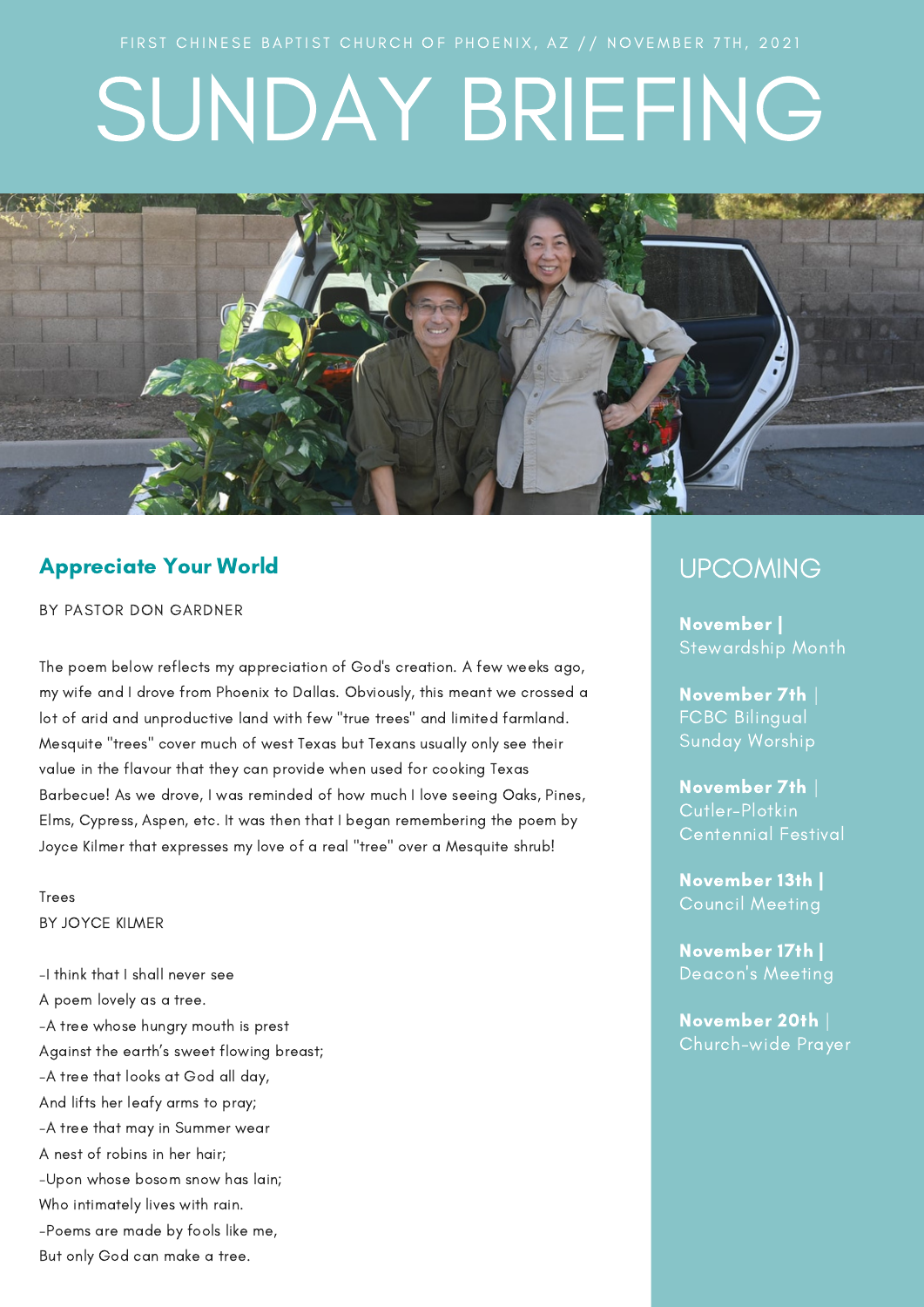# FCBC Order of Worship Sunday, November 7th, 2021

Welcome & Prayer | Deacon Jim Loui Worship Through Music | Centennial Choir Lord's Supper & Scripture Pastor Dillon Le Message | Pastor Don Gardner Worship Through Music | Centennial Choir Closing Prayer | Deacon Larry Yap

## "Here He Comes Again...Jesus!"

Matthew 24:27-35 Pastor Don Gardner

- I. TIME FRAME OF ARRIVAL (v. 29)
- II. THE HEAVENLY SIGNS OF HIS RETURN (v. 29)
- III. THE WAKE-UP ANNOUNCEMENT IN THE SKY! (v. 30)
- IV. THE ELECT (v. 31)
- V. FIG TREE THEOLOGY (v. 32-35)
- VI. PROMISES TOWARD THE FUTURE (v. 34-35)



**Trunk or Treat 2021**

To the choirmaster. A Psalm of David. The heavens declare the glory of God, and the sky above proclaims his handiwork.

PSALM 19:1